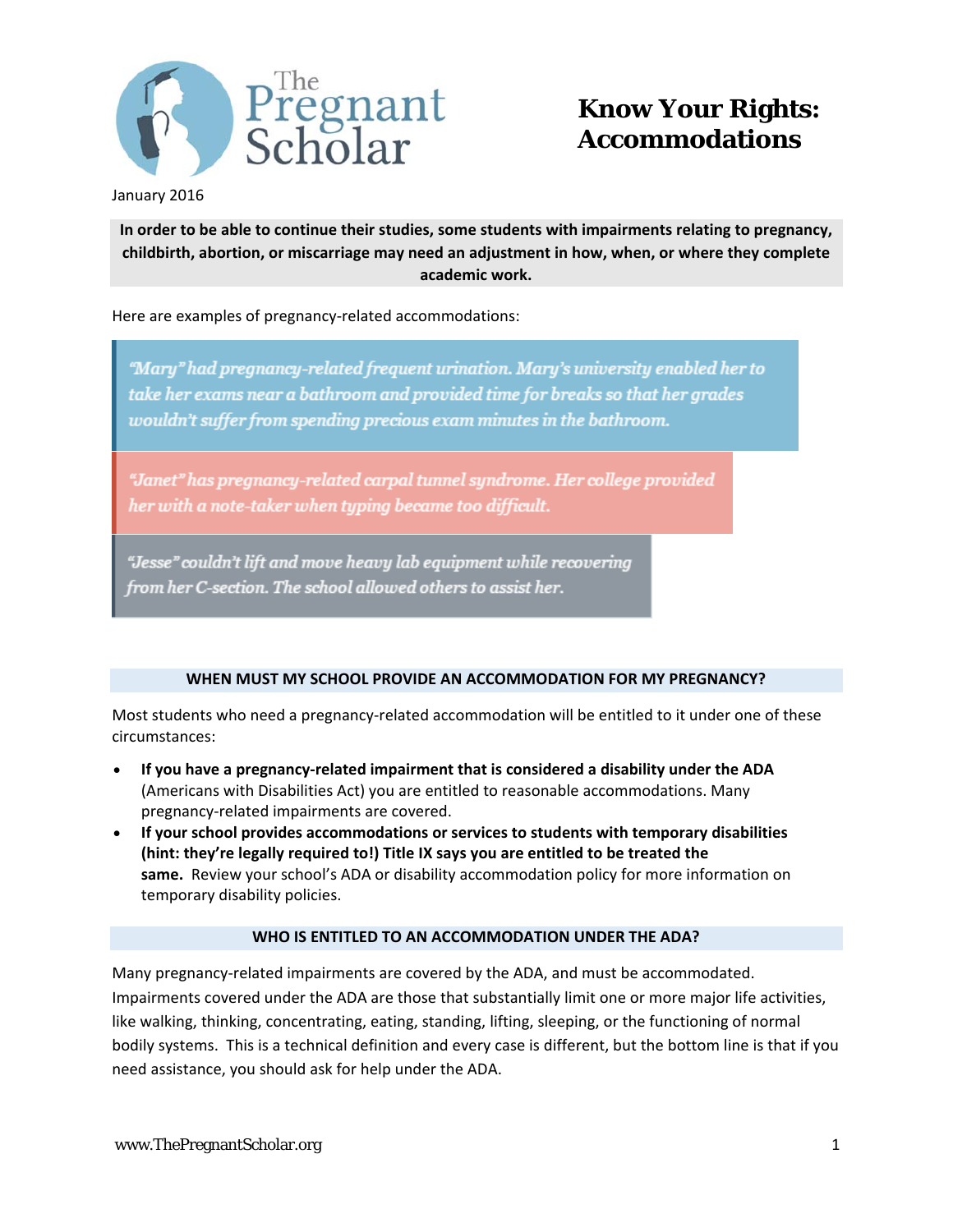

Examples of pregnancy-related conditions that have been considered disabilities include:

- Carpal tunnel syndrome
- Gestational diabetes
- Acid Reflux ("Gastroesophaegeal reflux" or "GERD")
- Severe morning sickness (Hyperemesis gravidarum)
- Urinary tract or bladder infections
- Chronic migraines
- Severe pelvic bone and/or back pain

For a list of common pregnancy-related conditions and helpful accommodations, click here. For information about your school's policies, contact your school's disability support services program or ADA/Disability Services Coordinator. If you are having trouble finding the office, ask a Title IX officer, a professor, your academic advisor, or the dean of student affairs.

### **HOW DO I SEEK AN ACCOMMODATION?**

#### *Step 1: Identify what you need*

If you are faced with a challenging condition, remember that your symptoms and needs are not always apparent to professors and school administrators. The first step is to think about your condition, and the ways that the institution can accommodate you so that you can continue your studies.

Example: Janet has severe hand pain, and was diagnosed with a pregnancy-related carpal tunnel. Because she can't type her notes in class, she decides that it would be helpful if she could record class.

### *Step 2: Ask for assistance*

Ask for assistance from your professors or your university's disability support office. All institutions have specially trained coordinators that assist students in securing accommodations. If you have difficulty finding the office, ask an adviser or dean of student affairs. You may also contact your school's Title IX Coordinator.

Example: Janet goes to the disabled student's program and fills out a form requesting an accommodation of recording her classes.

TIP: Make your request in writing. Be sure to describe how your condition affects your education and how the requested accommodations would help you.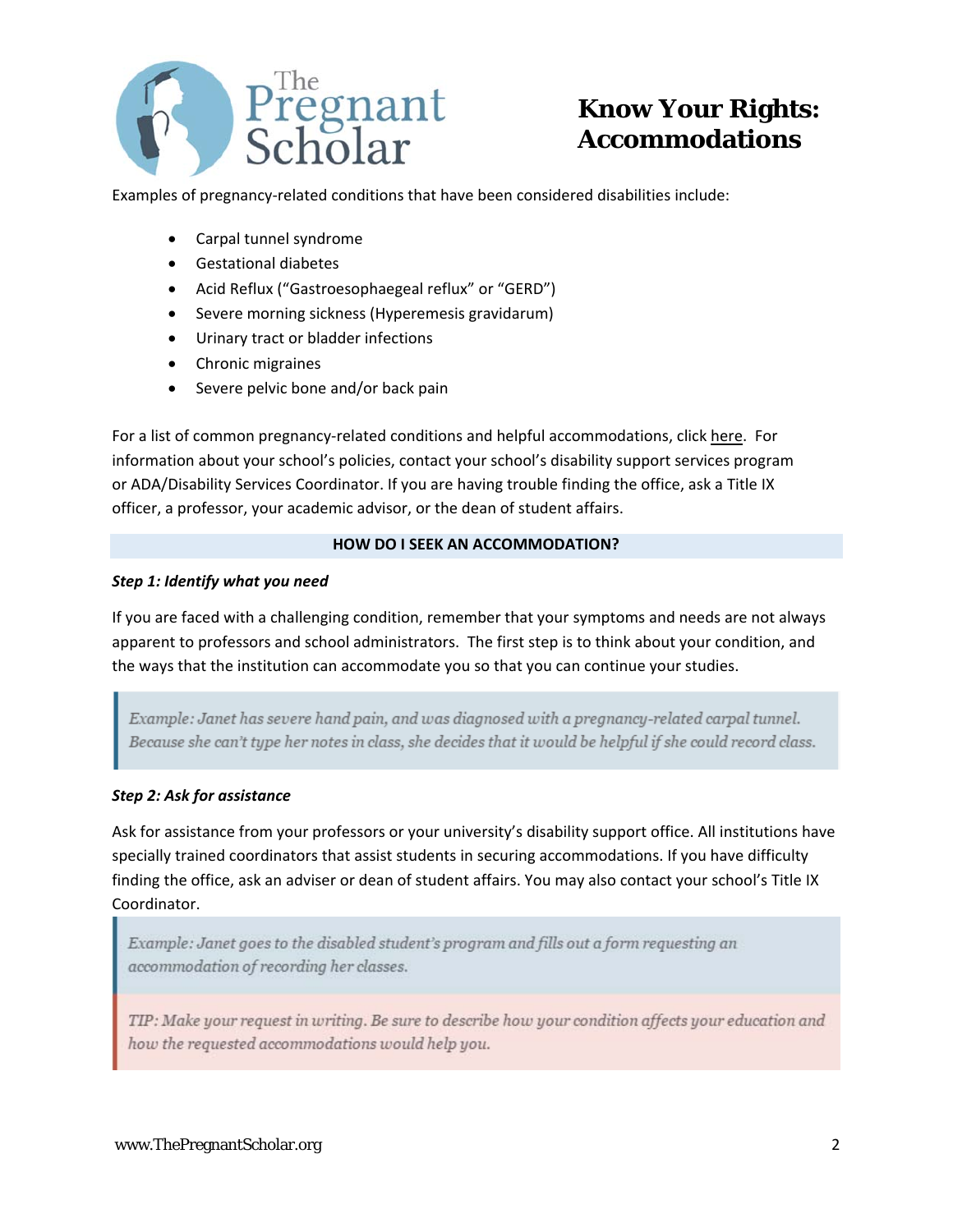

#### *Step 3: Documentation*

Your school may ask for documentation of your medical needs. You may be asked to submit a doctor's note identifying your condition and related limitations, or in some cases you may need records relating to your condition. You do not have to provide medical information to a professor directly—your school's disability support office has officials who are specially trained and will keep your information private. If your professor asks you for private health information that you do not feel comfortable disclosing, tell them politely that you have provided the necessary information to the disability office.

#### *Step 4: Work with your school to identify appropriate accommodations*

A school must consider your request for accommodation in good faith. You and your university must be willing to engage in an interactive process to determine the best way to accommodate your pregnancyrelated disability. You may need to have several discussions to determine an appropriate accommodation.

Example: Janet is told that her request to record classes will be difficult to accommodate because of current policies. But that is not the end of the conversation! Instead, the University offers to provide Janet with a note taker to type her notes for her. Assuming she will still need assistance at the end of the semester, they also offer to set up text-to-speech software for Janet to be able to compose her final papers and exams even if her hands hurt.

The accommodation you receive must be tailored to your specific needs and give you an opportunity to succeed in the program that is equal to the opportunity given to other students. However, your school is not required to offer an accommodation that would be "unreasonable" because it causes significant administrative or financial burden. Universities also can't be forced to make "fundamental or substantial modifications" that change the very nature of their programs or academic standards.

Example: One of Janet's classes is a speed-typing elective. Because typing quickly is the entire purpose of the course, it would be impossible for someone else to type Janet's exams. The university will mark her grade as an incomplete for the semester, but Janet will be allowed to finish the class without penalty when she has recovered.

If you have questions about what is reasonable, consider contacting a student advocate, attorney, or trusted mentor. If your request is denied, you can appeal the decision using your university's appeal procedures, or file a complaint with the Department of Education.